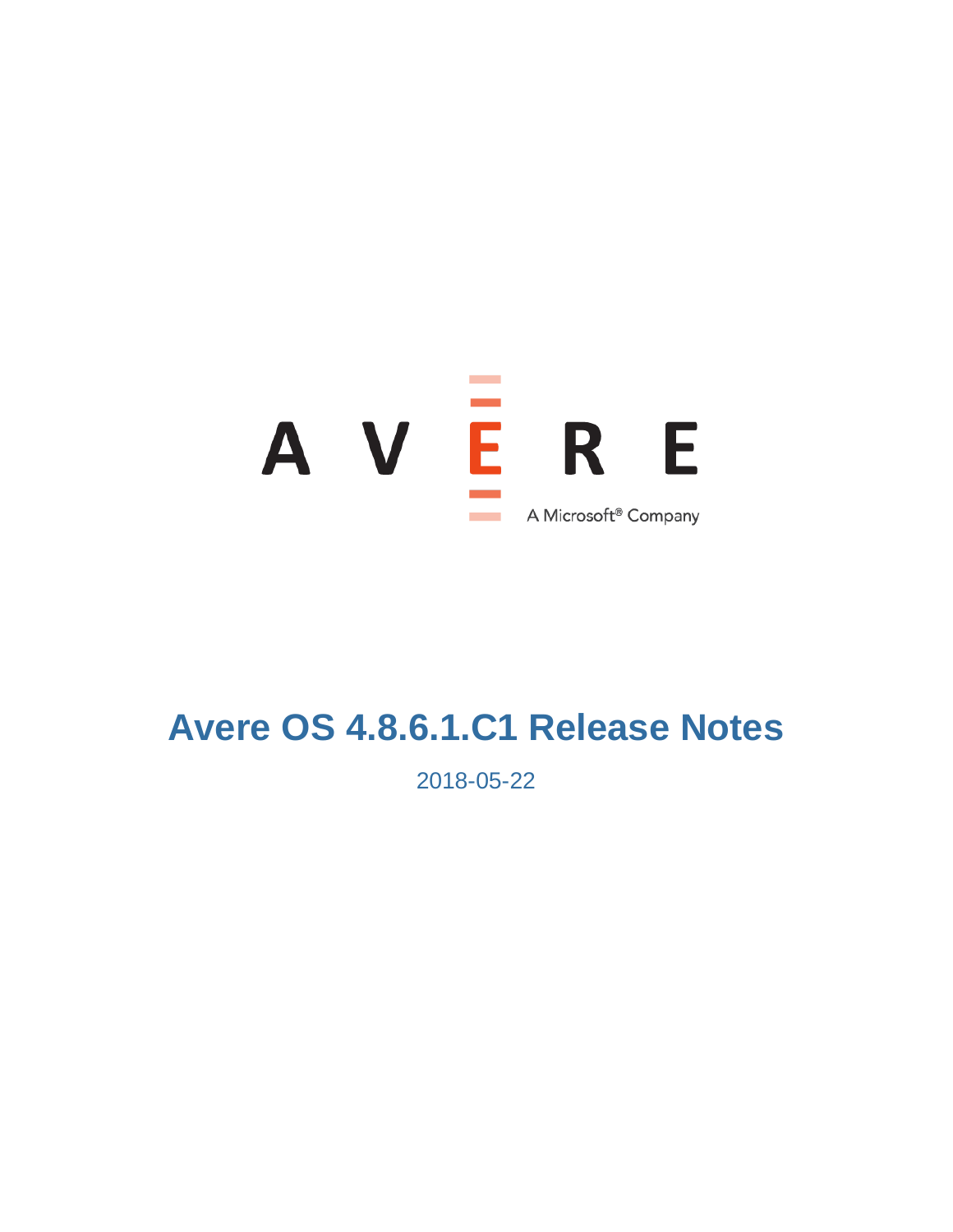### **Table of Contents**

[New in Avere OS 4.8.6.1.C1](#page-2-0) [New in Avere OS 4.8.6.1](#page-3-0) **[New Features and Enhancements](#page-3-1)** [User Statistics Table](#page-3-2) [SMB 2 Default](#page-3-3) [Support Data Uploads Require Opt In](#page-3-4) [Resolved Issues](#page-4-0) [Cloud Object Store](#page-4-1) [Filesystem](#page-4-2) **[General](#page-4-3)** [SMB/CIFS](#page-4-4) Contact Support - [Avere Global Services](#page-5-0)

### **Copyright Information**

Copyright © 2018 Avere Systems, Inc. All rights reserved. Specifications subject to change without notice.

No part of this document covered by copyright may be reproduced in any form or by any means – graphic, electronic, or mechanical, including photocopying, recording, taping, or storage in an electronic retrieval system – without prior written permission of the copyright owner.

The product described in this document may be protected by one or more U.S. patents, foreign patents, or pending applications.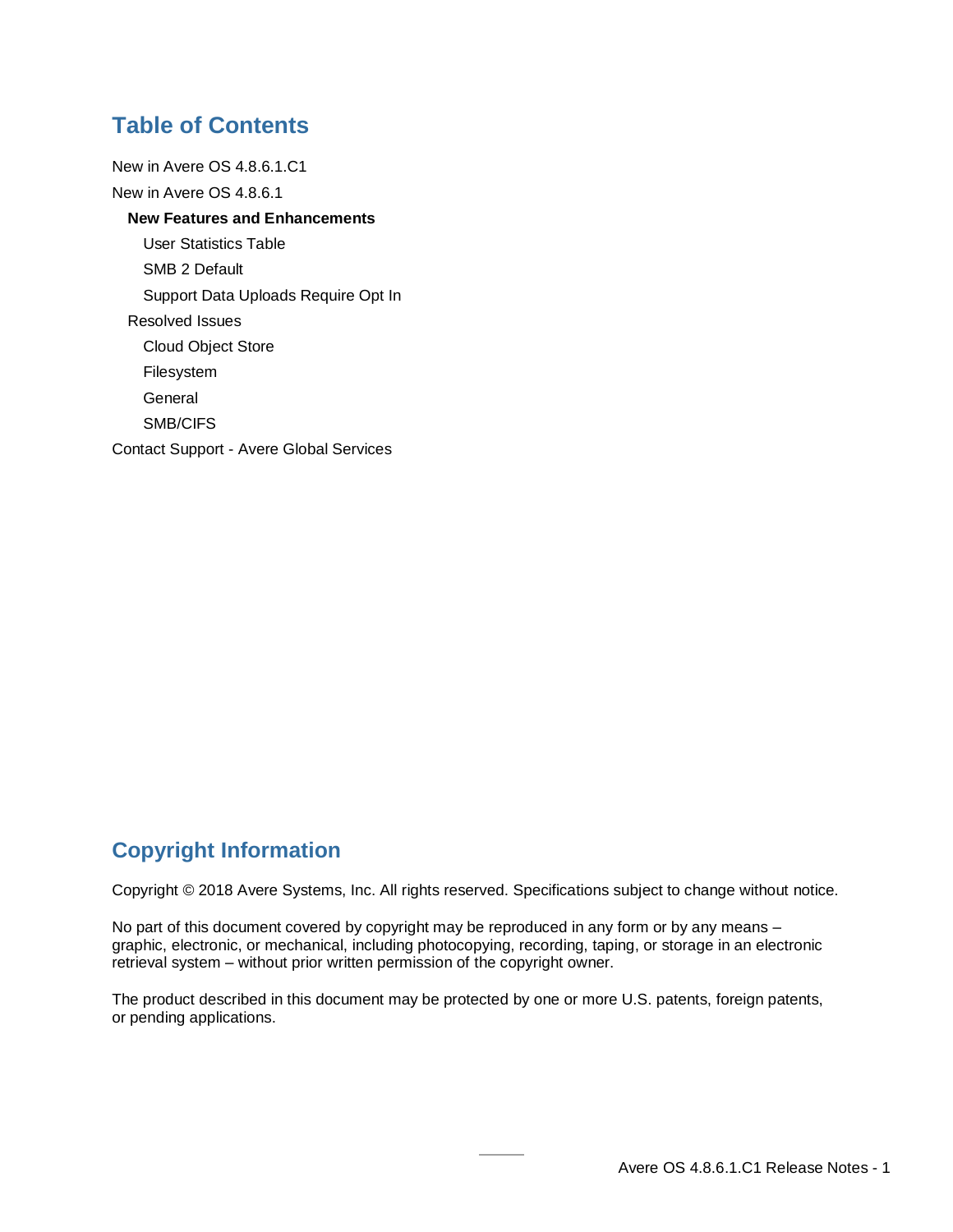# <span id="page-2-1"></span><span id="page-2-0"></span>**New in Avere OS 4.8.6.1.C1**

This release updates the user interface for accepting the Avere privacy policy.

Cluster administrators must review and accept a revised privacy policy. For clusters that have not yet opted in, a new pop-up dialog with a link to the new document appears on the **Support** tab and on the **Cluster** > **Support** settings page in the Avere Control Panel.

| <b>Dashboard</b><br>Settings<br>Analytics                                                                                                                                           | $VA 8.6.1 CO1 - admun.$<br>Data Management<br>Support<br>ste Cluster                      | Logout      | A V |
|-------------------------------------------------------------------------------------------------------------------------------------------------------------------------------------|-------------------------------------------------------------------------------------------|-------------|-----|
| <b>Generate Support Information</b><br>In case of product issues, please contact Avere Global                                                                                       | <b>Details</b>                                                                            |             |     |
| Services:<br>Via web: https://www.averesystems.com/support<br>Via phone:<br>1-888-88-AVERE, Option 2 (Toll-Free)<br>1-412-894-2570, Option 2<br>Via email: support@averesystems.com | Avere has updated its Privacy Policy. By clicking<br>below, you agree to these new terms. | ter Cluster |     |
| Terms of Use<br>Privacy Policy                                                                                                                                                      | Confirm<br>11.                                                                            |             |     |
| Download current Release Notes<br>View the Operations Guide documentation                                                                                                           | <b>Support Status</b>                                                                     |             |     |

The **Dashboard** tab also displays a condition if the opt-in requirement has not been met.

Data support uploads will be disabled in new clusters until you accept the privacy policy. For upgraded clusters that already have support data uploads enabled, you cannot change the support configuration until you accept the new privacy policy.

Support data uploads include:

- Statistics monitoring
- General information upload
- Crash data upload
- Rolling trace data
- Memory debugging
- Secure Proactive Support (SPS)

Links to the current Avere Systems Terms of Use and Privacy Policy have been added to the sidebar of the **Support** tab. The privacy policy is published here:<http://www.averesystems.com/privacy-policy>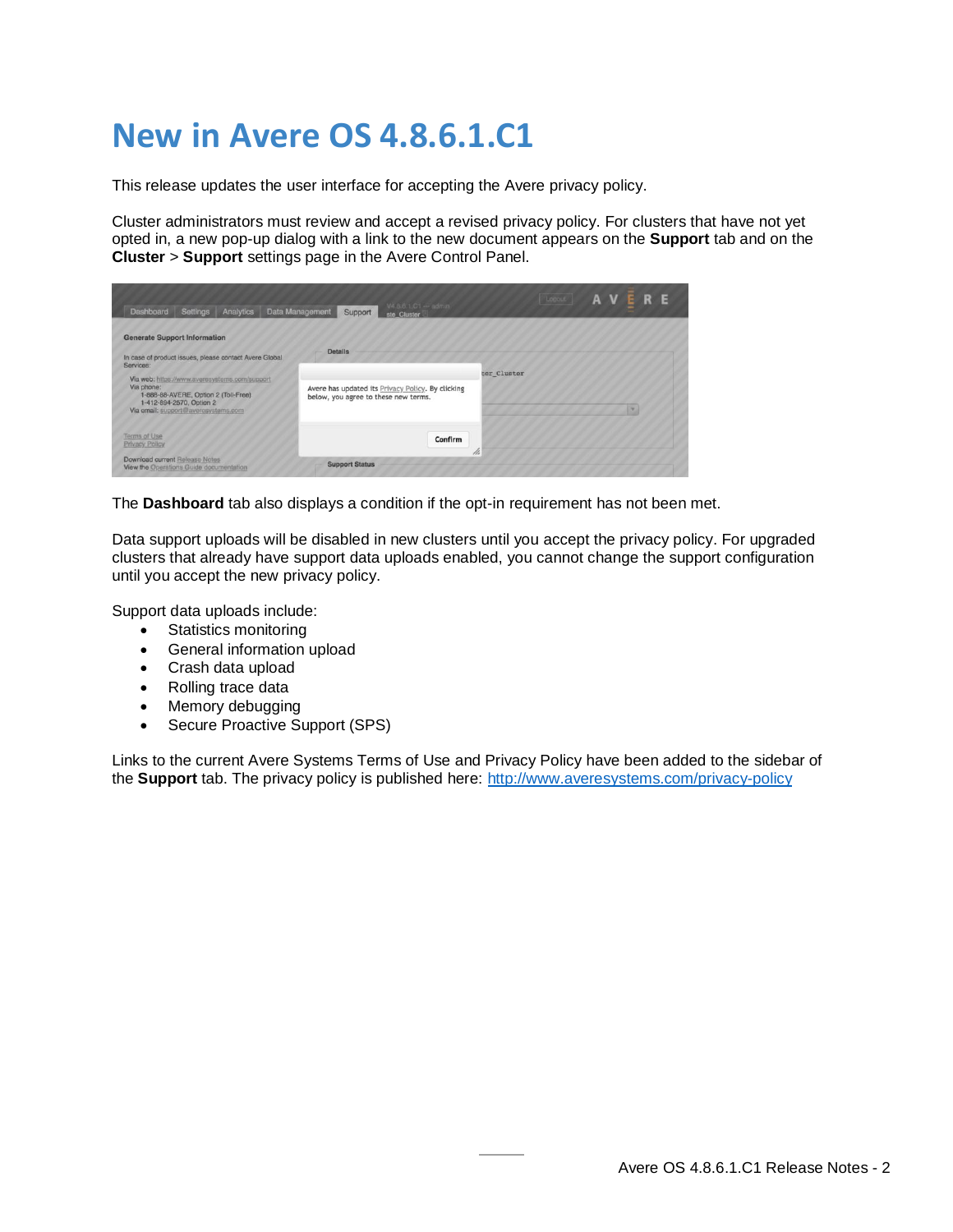# <span id="page-3-0"></span>**New in Avere OS 4.8.6.1**

Avere OS 4.8.6.1 includes important new security enhancements and usability improvements, as well as some bug fixes.

<span id="page-3-1"></span>Avere Systems recommends that all customers upgrade to this release.

### **New Features and Enhancements**

#### <span id="page-3-2"></span>**User Statistics Table**

The Avere Control Panel Dashboard now includes a table that displays recently active users and the operations they have performed.



Users are listed by ID. Data shown includes which node they're connected to, total operations, operations broken down into several categories, failures, and idle time. You can choose to see a cluster-wide view, which aggregates users from all nodes.

#### <span id="page-3-3"></span>**SMB 2 Default**

The default SMB communication protocol has changed from SMB 1 to SMB 2. This change affects communication with clients, NAS core filers, and Active Directory domain controllers.

The new default applies to any cluster created with Avere OS 4.8.6.1 or later. For newly created core filers and vservers, the default protocol is determined based on the AD domain controller as follows:

- New clusters set SMB 2 as the protocol for AD domain controller communication.
- New vservers default to SMB 2 for client communication if the AD domain controller is set to use SMB 2.
- New core filers default to SMB 2 if the AD domain controller is set to use SMB 2.

#### <span id="page-3-4"></span>**Support Data Uploads Require Opt In**

*Note: This system was revised in Avere OS 4.8.6.1.C1. Please read the description [above](#page-2-1) for details.*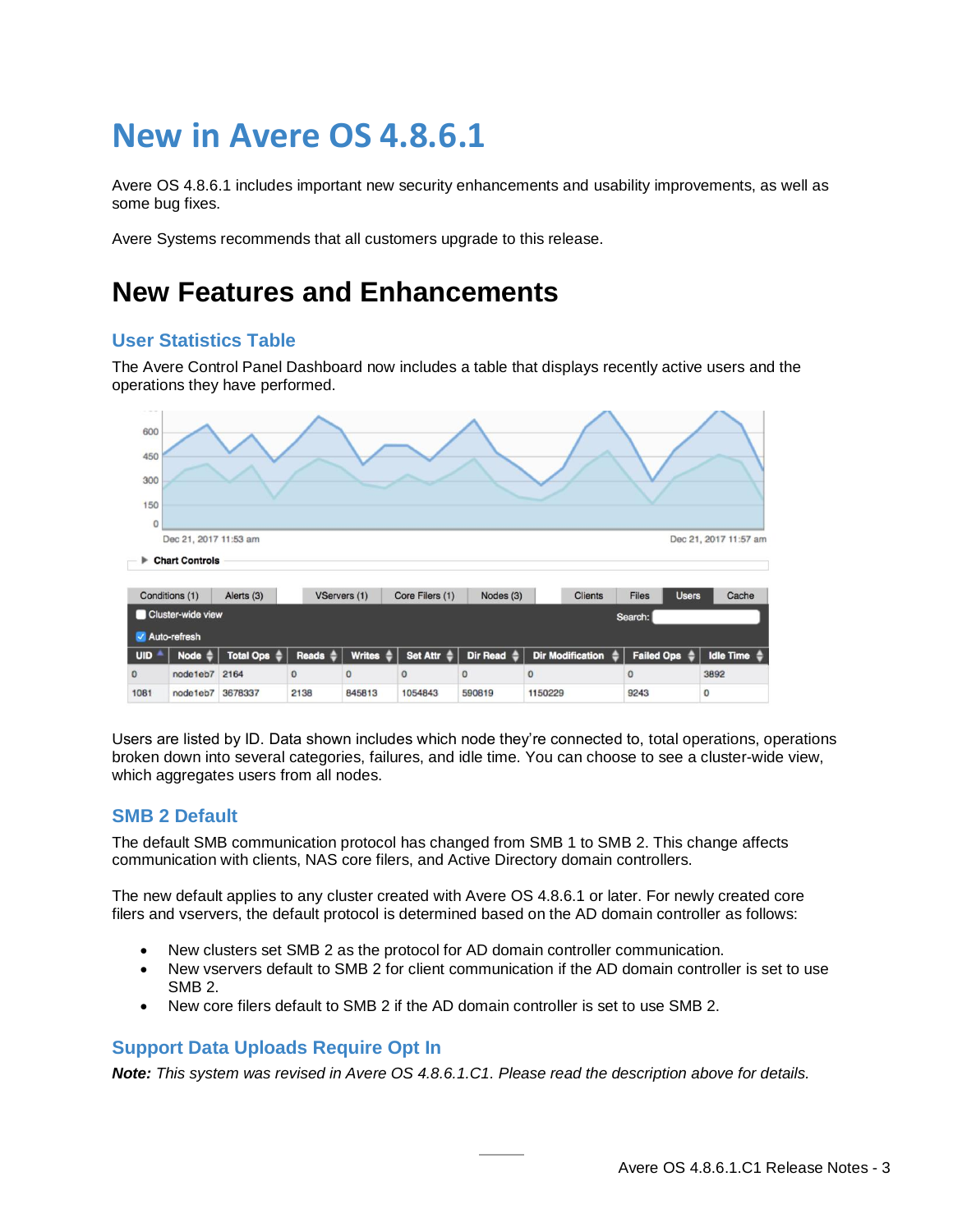## <span id="page-4-0"></span>**Resolved Issues**

### <span id="page-4-1"></span>**Cloud Object Store**

25605 Updated snapshot procedures to avoid a problem caused by taking a snapshot during file removal.

#### <span id="page-4-2"></span>**Filesystem**

| 23796 | Fixed a performance issue where some sequential reads were recognized as random.                                                         |
|-------|------------------------------------------------------------------------------------------------------------------------------------------|
| 24599 | Fixed a race condition that can occur when reading or writing more data than fits in memory.                                             |
| 24747 | Fixed an issue where file handle access would reset unnecessarily and caused<br>performance degradation.                                 |
| 25078 | Improved support for migrating large files by making use of the unstable write option in NFSv3.                                          |
| 25284 | Updated metadata management procedures to avoid an error that could disrupt file access.                                                 |
| 25286 | Fixed a bug that could cause a service restart after flushing cached metadata.                                                           |
| 25486 | Information is now preserved for analysis when Local Directories encounters bad file<br>handles.                                         |
| 25554 | Eliminated a logic error that could prevent a FlashMove or FlashMirror job from stopping when<br>requested from the Avere Control Panel. |
| 25596 | Automatically enabled retries when a metadata flush operation fails with specific internal error<br>codes.                               |
| 25647 | Fixed an issue where setattrs could get stuck while a snapshot was being taken.                                                          |

#### <span id="page-4-3"></span>**General**

| 23435 | Updated a field label on the CIFS Shares > Share Details page to say Namespace path<br>instead of NFS export.                                    |
|-------|--------------------------------------------------------------------------------------------------------------------------------------------------|
| 24545 | Fixed a typo in an XML-RPC help description of unconfigured nodes.                                                                               |
| 25276 | Added an alert to confirm a successful software upgrade. The updated software number is<br>shown in a dashboard alert and also in a log message. |

#### <span id="page-4-4"></span>**SMB/CIFS**

| 21090 | Fixed an internal race condition that could cause a stale share mode reservation to persist after<br>the file was closed. This situation could cause a failure when an SMB client attempted to open<br>the file, and eventually lead to an SMB service restart. |
|-------|-----------------------------------------------------------------------------------------------------------------------------------------------------------------------------------------------------------------------------------------------------------------|
| 24994 | Provide an immediate client response from a processing error involving write-protected media<br>on SMB/CIFS core filers. Before this change, the system retried the core filer operation for 50<br>seconds, delaying client response under some cache policies. |
| 25021 | Improve procedures to provide access when multiple SMB users are contending for an SMB<br>connection resource for a NAS core filer. Before this change, SMB clients could experience<br>operation timeouts and fail to make progress toward file access.        |
| 25560 | The TCP keepalive timer has been lowered from two hours to 30 minutes for all SMB client<br>connections.                                                                                                                                                        |